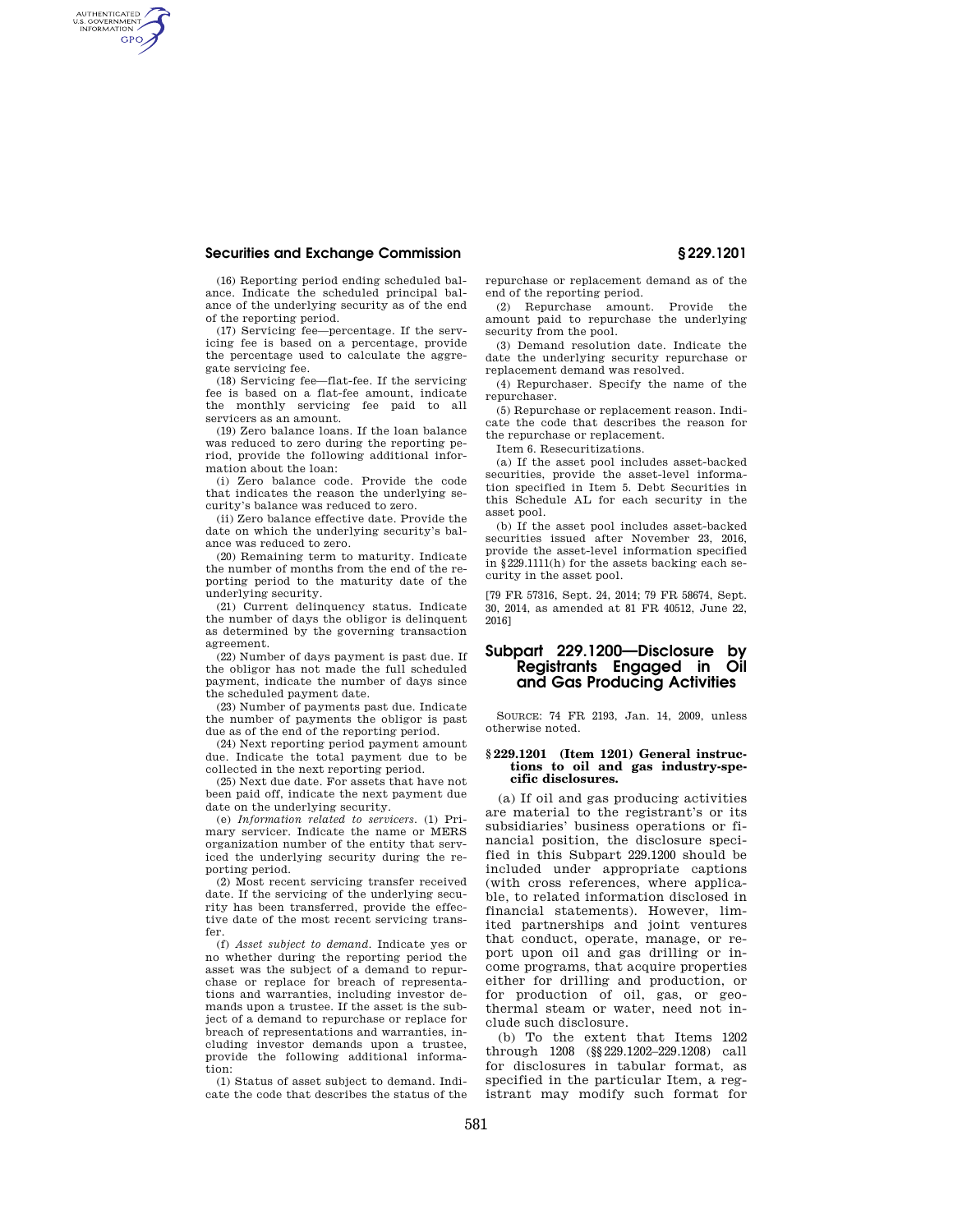ease of presentation, to add information or to combine two or more required tables.

(c) The definitions in Rule 4–10(a) of Regulation S–X  $(17$  CFR  $210.4–10(a))$ shall apply for purposes of this Subpart 229.1200.

(d) For purposes of this Subpart 229.1200, the term *by geographic area*  means, as appropriate for meaningful disclosure in the circumstances:

(1) By individual country;

## **§ 229.1202 17 CFR Ch. II (4–1–17 Edition)**

(2) By groups of countries within a continent; or

(3) By continent.

## **§ 229.1202 (Item 1202) Disclosure of reserves.**

(a) *Summary of oil and gas reserves at fiscal year end.* (1) Provide the information specified in paragraph (a)(2) of this Item in tabular format as provided below:

|  |  |  | SUMMARY OF OIL AND GAS RESERVES AS OF FISCAL-YEAR END BASED ON AVERAGE FISCAL-YEAR |               |  |  |  |  |
|--|--|--|------------------------------------------------------------------------------------|---------------|--|--|--|--|
|  |  |  |                                                                                    | <b>PRICES</b> |  |  |  |  |

|                                |                |                       | Reserves                 |                            |                        |
|--------------------------------|----------------|-----------------------|--------------------------|----------------------------|------------------------|
| Reserves category              | Oil<br>(mbbls) | Natural gas<br>(mmcf) | Synthetic oil<br>(mbbls) | Synthetic<br>gas<br>(mmcf) | Product A<br>(measure) |
| <b>PROVED</b>                  | <br>           | <br>                  | .<br>                    | <br>                       |                        |
|                                |                |                       | .                        |                            |                        |
|                                | <br>           | <br>                  | <br>                     | <br>                       | <br>                   |
| Other Countries in Continent B | .<br>          | <br>                  | .<br>                    | <br>                       | <br>                   |
|                                | <br>           | <br>                  | <br>.                    | <br>                       | <br>.                  |
|                                | <br>           | <br>                  | <br>                     | <br>                       | <br>                   |
| Other Countries in Continent B | .<br>          |                       | .                        |                            |                        |
|                                |                | .                     | .                        |                            |                        |
| <b>TOTAL PROVED</b>            |                |                       |                          |                            |                        |
| PROBABLE                       |                | <br>                  | <br>                     | <br>                       | .<br>                  |
|                                | <br>           | <br>                  | <br>.                    | <br>                       | <br>                   |
|                                |                | .                     | .                        | .                          |                        |
|                                |                |                       |                          |                            |                        |

(2) Disclose, in the aggregate and by geographic area and for each country containing 15% or more of the registrant's proved reserves, expressed on an oil-equivalent-barrels basis, reserves estimated using prices and costs under existing economic conditions, for the product types listed in paragraph (a)(4) of this Item, in the following categories:

(i) Proved developed reserves;

(ii) Proved undeveloped reserves;

(iii) Total proved reserves;

(iv) Probable developed reserves (optional);

(v) Probable undeveloped reserves (optional);

(vi) Possible developed reserves (optional); and

(vii) Possible undeveloped reserves (optional).

*Instruction 1 to paragraph (a)(2):* Disclose updated reserves tables as of the close of each fiscal year.

*Instruction 2 to paragraph (a)(2):* The registrant is permitted, but not required, to disclose probable or possible reserves pursuant to paragraphs  $(a)(2)(iv)$  through  $(a)(2)(vi)$  of this Item.

*Instruction 3 to paragraph (a)(2):* If the registrant discloses amounts of a product in barrels of oil equivalent, disclose the basis for such equivalency.

*Instruction 4 to paragraph (a)(2):* A registrant need not provide disclosure of the reserves in a country containing 15% or more of the registrant's proved reserves if that country's government prohibits disclosure of reserves in that country. In addition, a registrant need not provide disclosure of the reserves in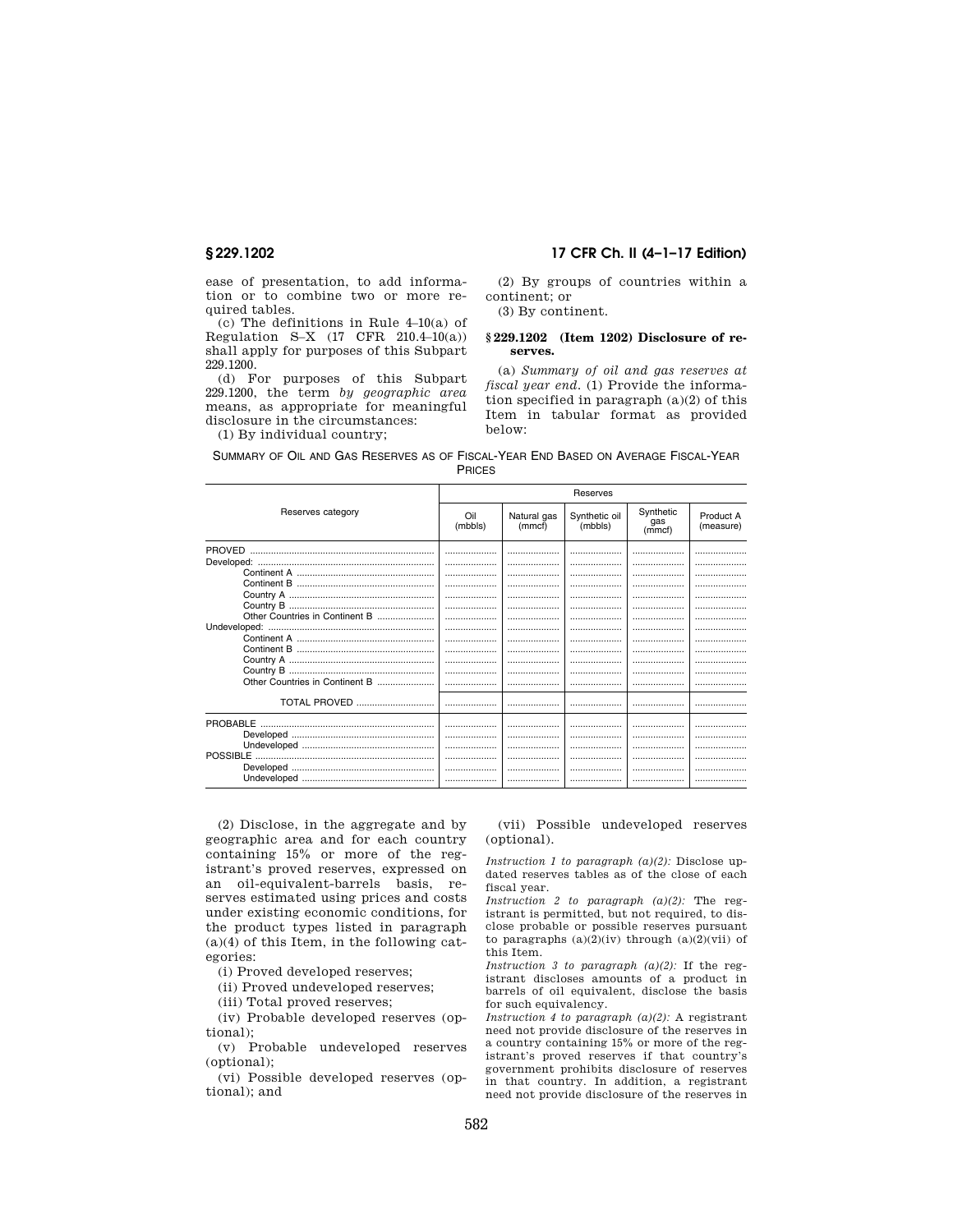## **Securities and Exchange Commission § 229.1202**

a country containing 15% or more of the registrant's proved reserves if that country's government prohibits disclosure in a particular field and disclosure of reserves in that country would have the effect of disclosing reserves in particular fields.

(3) Reported total reserves shall be simple arithmetic sums of all estimates for individual properties or fields within each reserves category. When probabilistic methods are used, reserves should not be aggregated probabilistically beyond the field or property level; instead, they should be aggregated by simple arithmetic summation.

(4) Disclose separately material reserves of the following product types: (i) Oil;

(ii) Natural gas;

(iii) Synthetic oil;

(iv) Synthetic gas; and

(v) Sales products of other non-renewable natural resources that are intended to be upgraded into synthetic oil and gas.

(5) If the registrant discloses probable or possible reserves, discuss the uncertainty related to such reserves estimates.

(6) If the registrant has not previously disclosed reserves estimates in a filing with the Commission or is disclosing material additions to its reserves estimates, the registrant shall provide a general discussion of the technologies used to establish the appropriate level of certainty for reserves estimates from material properties included in the total reserves disclosed. The particular properties do not need to be identified.

(7) *Preparation of reserves estimates or reserves audit.* Disclose and describe the internal controls the registrant uses in its reserves estimation effort. In addition, disclose the qualifications of the technical person primarily responsible for overseeing the preparation of the reserves estimates and, if the registrant represents that a third party conducted a reserves audit, disclose the qualifications of the technical person primarily responsible for overseeing such reserves audit.

(8) *Third party reports.* If the registrant represents that a third party prepared, or conducted a reserves audit of, the registrant's reserves estimates, or any estimated valuation thereof, or conducted a process review, the registrant shall file a report of the third party as an exhibit to the relevant registration statement or other Commission filing. If the report relates to the preparation of, or a reserves audit of, the registrant's reserves estimates, it must include the following disclosure, if applicable to the type of filing:

(i) The purpose for which the report was prepared and for whom it was prepared;

(ii) The effective date of the report and the date on which the report was completed;

(iii) The proportion of the registrant's total reserves covered by the report and the geographic area in which the covered reserves are located;

(iv) The assumptions, data, methods, and procedures used, including the percentage of the registrant's total reserves reviewed in connection with the preparation of the report, and a statement that such assumptions, data, methods, and procedures are appropriate for the purpose served by the report;

(v) A discussion of primary economic assumptions;

(vi) A discussion of the possible effects of regulation on the ability of the registrant to recover the estimated reserves;

(vii) A discussion regarding the inherent uncertainties of reserves estimates;

(viii) A statement that the third party has used all methods and procedures as it considered necessary under the circumstances to prepare the report;

(ix) A brief summary of the third party's conclusions with respect to the reserves estimates; and

(x) The signature of the third party. (9) For purposes of this Item 1202, the term *reserves audit* means the process of reviewing certain of the pertinent facts interpreted and assumptions underlying a reserves estimate prepared by another party and the rendering of an opinion about the appropriateness of the methodologies employed, the adequacy and quality of the data relied upon, the depth and thoroughness of the reserves estimation process, the classification of reserves appropriate to the relevant definitions used, and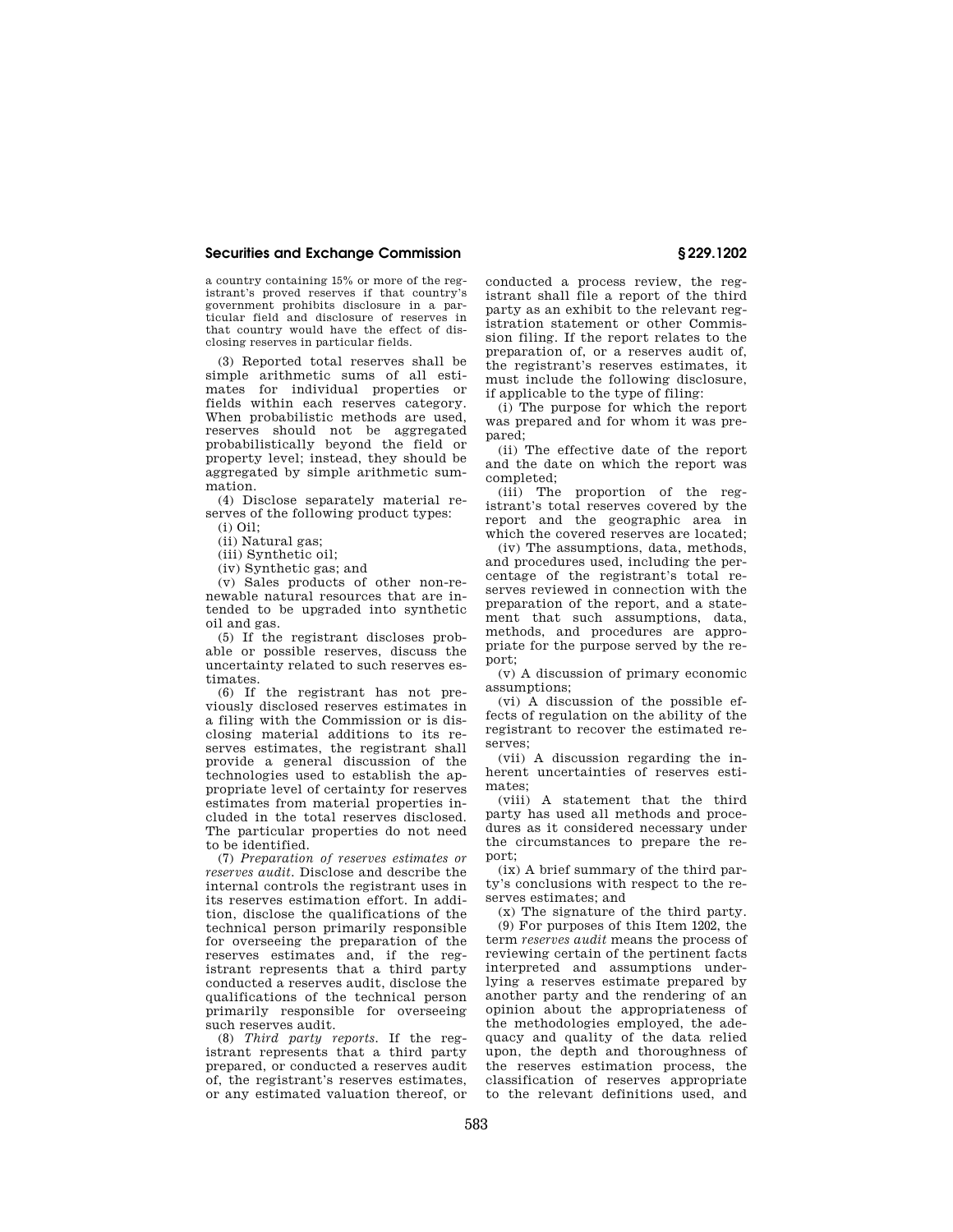# **§ 229.1202 17 CFR Ch. II (4–1–17 Edition)**

the reasonableness of the estimated reserves quantities.

(b) *Reserves sensitivity analysis (optional).* (1) The registrant may, but is not required to, provide the information specified in paragraph (b)(2) of this Item in tabular format as provided below: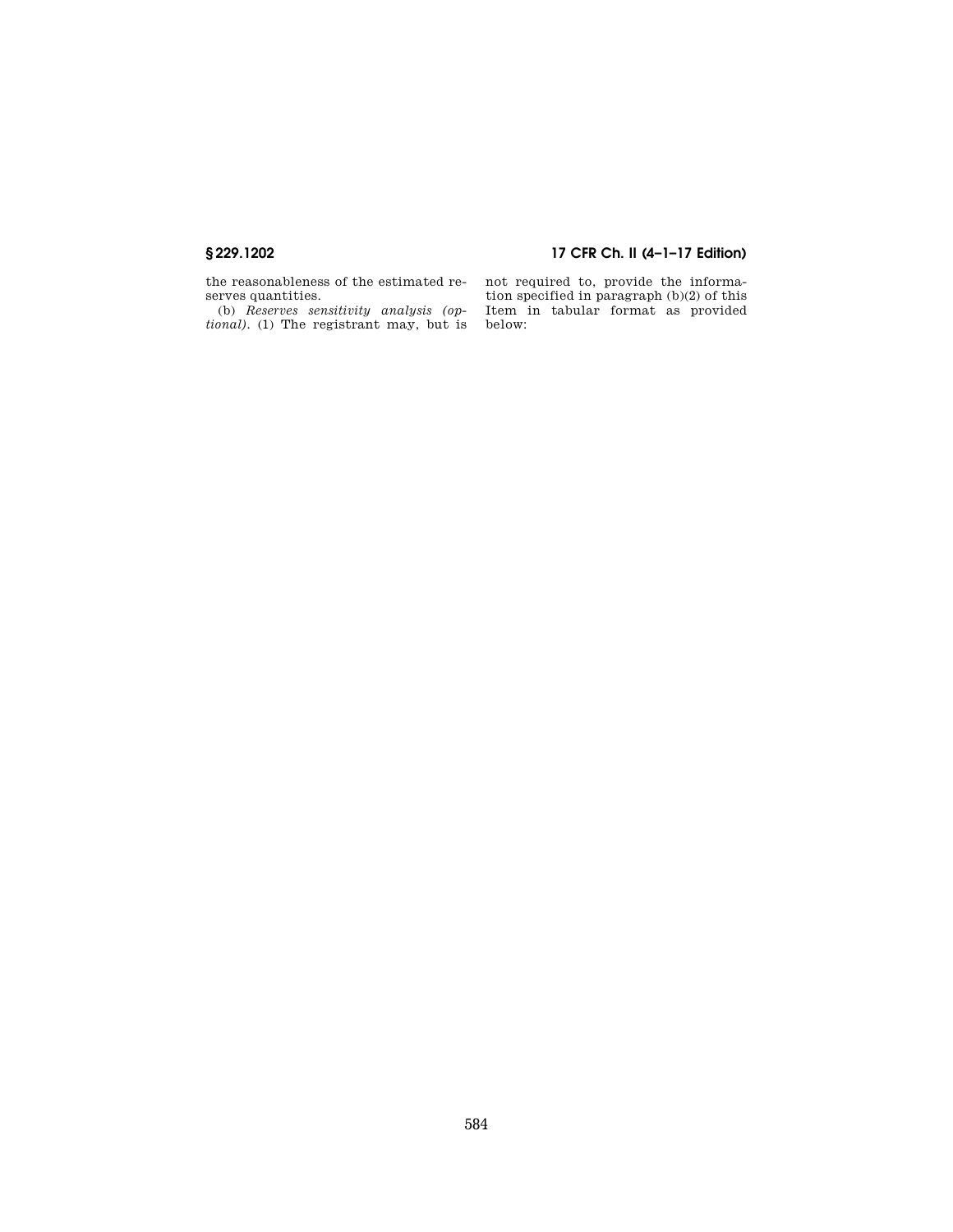|                       |              | Proved reserves |          |           |         |       | Probable reserves |          |                                                |              | Possible reserves |          |           |
|-----------------------|--------------|-----------------|----------|-----------|---------|-------|-------------------|----------|------------------------------------------------|--------------|-------------------|----------|-----------|
| Price case            | Oil Gas      | Syn. oil        | Syn. gas | Product A | Oil Gas |       | Syn. oil          | Syn. gas | — io i κδ — sed — iO — τυπουδ<br>— ποιοποιημεί |              |                   | Syn. gas | Product A |
|                       | nbbls   mmcf | mbbls           | mmcf     | measure   | mbbls   | Immet | mbbls             | mmcf     | neasure                                        | mbbls   mmcf | mbbls             | mmcf     | neasure   |
| Scenario              |              |                 |          |           |         |       |                   |          |                                                |              |                   |          |           |
| Scenario <sub>2</sub> |              |                 |          |           |         |       |                   |          |                                                |              |                   |          |           |
|                       |              |                 |          |           |         |       |                   |          |                                                |              |                   |          |           |

# SENSITIVITY OF RESERVES TO PRICES BY PRINCIPAL PRODUCT TYPE AND PRICE SCENARIO SCENARIO TYPE AND PRICE RESERVES TO PRICES BY PRINCIPAL PRODUCT SENSITIVITY OF

# **Securities and Exchange Commission § 229.1202**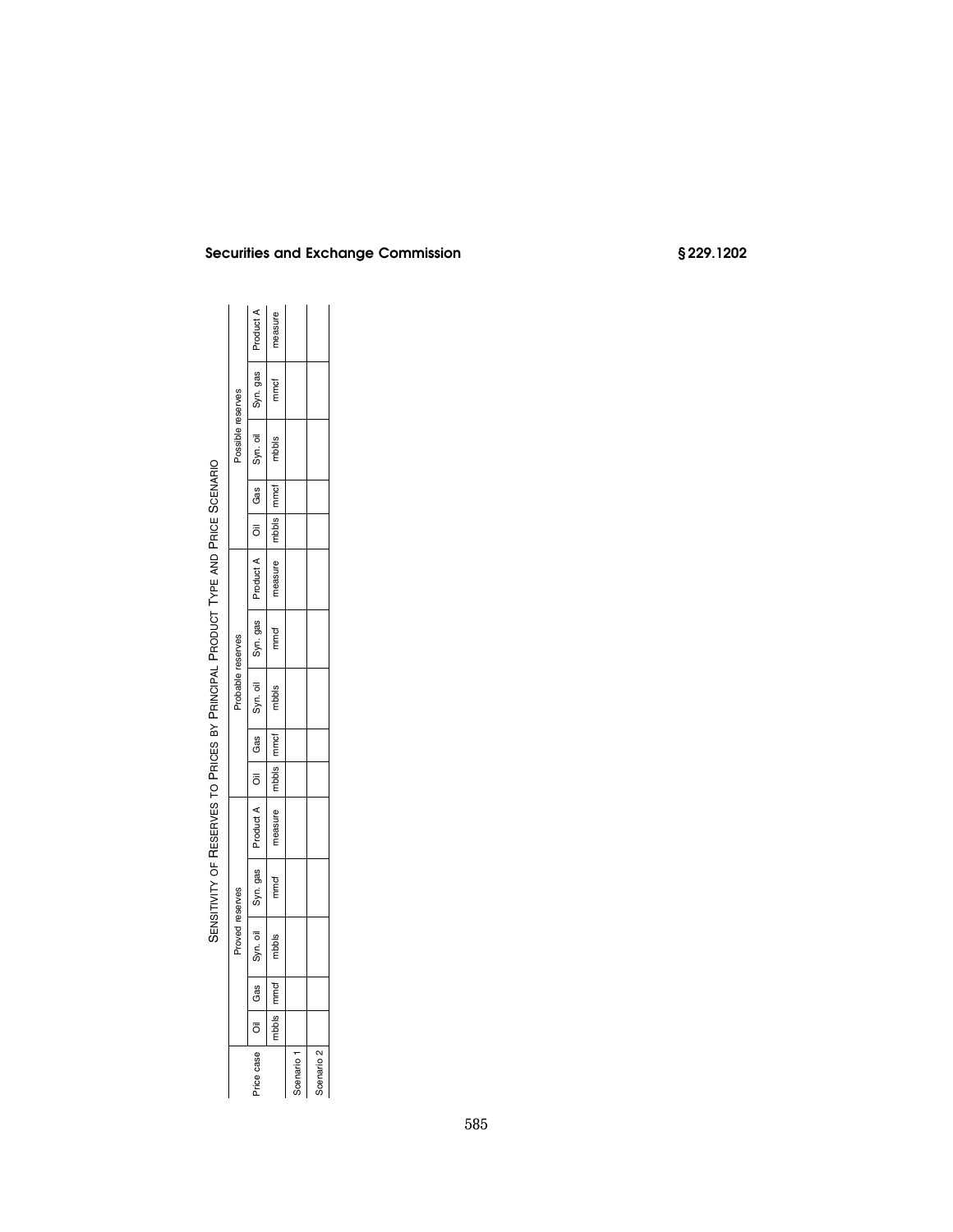(2) The registrant may, but is not required to, disclose, in the aggregate, an estimate of reserves estimated for each product type based on different price and cost criteria, such as a range of prices and costs that may reasonably be achieved, including standardized futures prices or management's own forecasts.

(3) If the registrant provides disclosure under this paragraph (b), disclose the price and cost schedules and assumptions on which the disclosed values are based.

*Instruction to Item 1202:* Estimates of oil or gas resources other than reserves, and any estimated values of such resources, shall not be disclosed in any document publicly filed with the Commission, unless such information is required to be disclosed in the document by foreign or state law; provided, however, that where such estimates previously have been provided to a person (or any of its affiliates) that is offering to acquire, merge, or consolidate with the registrant or otherwise to acquire the registrant's securities, such estimate may be included in documents related to such acquisition.

## **§ 229.1203 (Item 1203) Proved undeveloped reserves.**

(a) Disclose the total quantity of proved undeveloped reserves at year end.

(b) Disclose material changes in proved undeveloped reserves that occurred during the year, including proved undeveloped reserves converted into proved developed reserves.

(c) Discuss investments and progress made during the year to convert proved undeveloped reserves to proved developed reserves, including, but not limited to, capital expenditures.

(d) Explain the reasons why material amounts of proved undeveloped reserves in individual fields or countries remain undeveloped for five years or more after disclosure as proved undeveloped reserves.

### **§ 229.1204 (Item 1204) Oil and gas production, production prices and production costs.**

(a) For each of the last three fiscal years disclose production, by final product sold, of oil, gas, and other products. Disclosure shall be made by geographical area and for each country and field that contains 15% or more of

**§ 229.1203 17 CFR Ch. II (4–1–17 Edition)** 

the registrant's total proved reserves expressed on an oil-equivalent-barrels basis unless prohibited by the country in which the reserves are located.

(b) For each of the last three fiscal years disclose, by geographical area:

(1) The average sales price (including transfers) per unit of oil, gas and other products produced; and

(2) The average production cost, not including ad valorem and severance taxes, per unit of production.

*Instruction 1 to Item 1204:* Generally, net production should include only production that is owned by the registrant and produced to its interest, less royalties and production due others. However, in special situations (e.g., foreign production) net production before any royalties may be provided, if more appropriate. If ''net before royalty'' production figures are furnished, the change from the usage of ''net production'' should be noted.

*Instruction 2 to Item 1204:* Production of natural gas should include only marketable production of natural gas on an ''as sold'' basis. Production will include dry, residue, and wet gas, depending on whether liquids have been extracted before the registrant transfers title. Flared gas, injected gas, and gas consumed in operations should be omitted. Recovered gas-lift gas and reproduced gas should not be included until sold. Synthetic gas, when marketed as such, should be included in natural gas sales.

*Instruction 3 to Item 1204:* If any product, such as bitumen, is sold or custody is transferred prior to conversion to synthetic oil or gas, the product's production, transfer prices, and production costs should be disclosed separately from all other products.

*Instruction 4 to Item 1204:* The transfer price of oil and gas (natural and synthetic) produced should be determined in accordance with FASB ASC paragraph 932–235–50–24 (Extractive Activities—Oil and Gas Topic).

*Instruction 5 to Item 1204:* The average production cost, not including ad valorem and severance taxes, per unit of production should be computed using production costs disclosed pursuant to FASB ASC Topic 932, *Extractive Activities—Oil and Gas.* Units of production should be expressed in common units of production with oil, gas, and other products converted to a common unit of measure on the basis used in computing amortization.

[74 FR 2193, Jan. 14, 2009, as amended at 76 FR 50121, Aug. 12, 2011]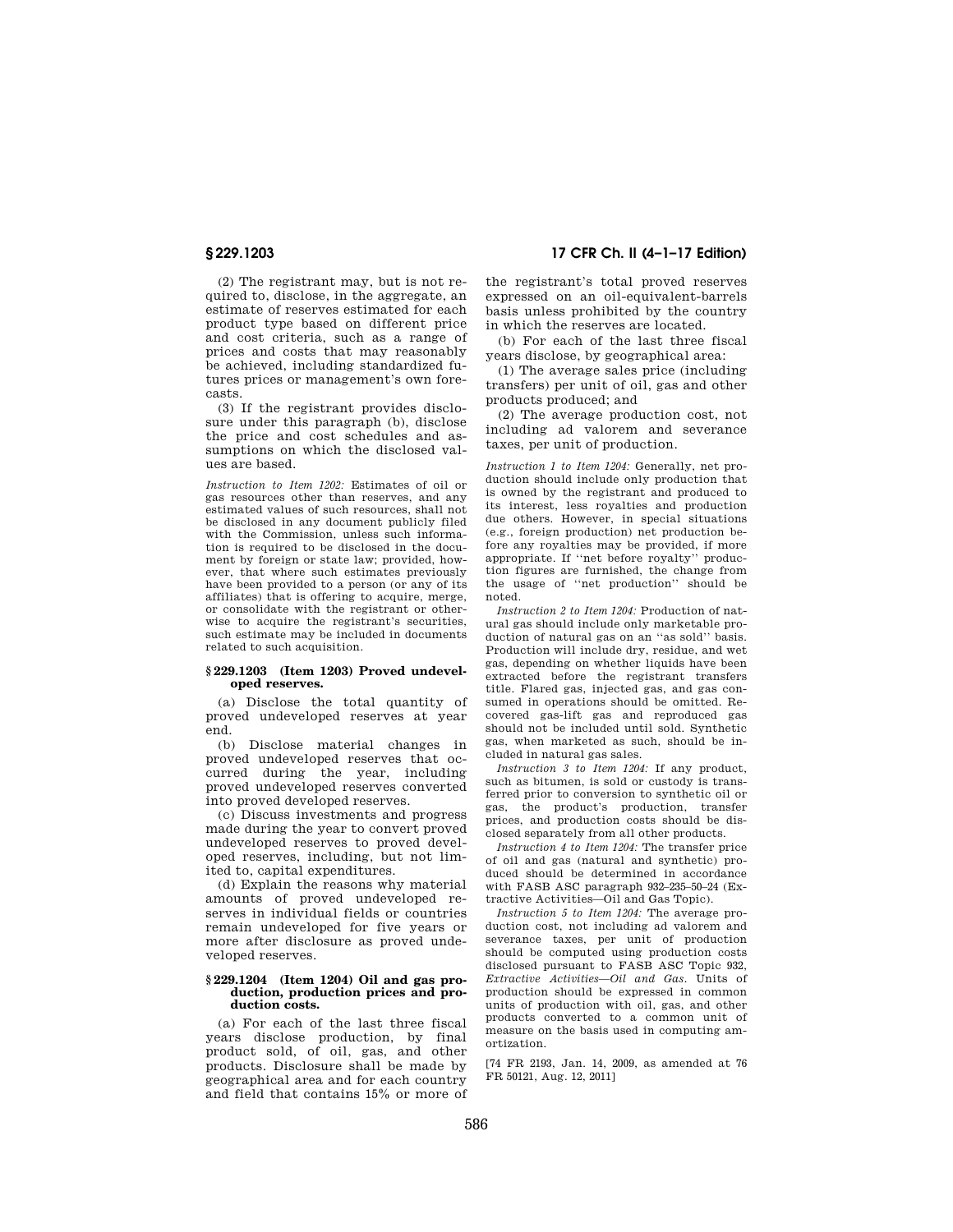## **Securities and Exchange Commission § 229.1207**

## **§ 229.1205 (Item 1205) Drilling and other exploratory and development activities.**

(a) For each of the last three fiscal years, by geographical area, disclose:

(1) The number of net productive and dry exploratory wells drilled; and

(2) The number of net productive and dry development wells drilled.

(b) *Definitions.* For purposes of this Item 1205, the following terms shall be defined as follows:

(1) A *dry well* is an exploratory, development, or extension well that proves to be incapable of producing either oil or gas in sufficient quantities to justify completion as an oil or gas well.

(2) A *productive well* is an exploratory, development, or extension well that is not a dry well.

(3) *Completion* refers to installation of permanent equipment for production of oil or gas, or, in the case of a dry well, to reporting to the appropriate authority that the well has been abandoned.

(4) The *number of wells drilled* refers to the number of wells completed at any time during the fiscal year, regardless of when drilling was initiated.

(c) Disclose, by geographic area, for each of the last three years, any other exploratory or development activities conducted, including implementation of mining methods for purposes of oil and gas producing activities.

## **§ 229.1206 (Item 1206) Present activities.**

(a) Disclose, by geographical area, the registrant's present activities, such as the number of wells in the process of being drilled (including wells temporarily suspended), waterfloods in process of being installed, pressure maintenance operations, and any other related activities of material importance.

(b) Provide the description of present activities as of a date at the end of the most recent fiscal year or as close to the date that the registrant files the document as reasonably possible.

(c) Include only those wells in the process of being drilled at the ''as of'' date and express them in terms of both gross and net wells.

(d) Do not include wells that the registrant plans to drill, but has not commenced drilling unless there are fac-

tors that make such information material.

## **§ 229.1207 (Item 1207) Delivery commitments.**

(a) If the registrant is committed to provide a fixed and determinable quantity of oil or gas in the near future under existing contracts or agreements, disclose material information concerning the estimated availability of oil and gas from any principal sources, including the following:

(1) The principal sources of oil and gas that the registrant will rely upon and the total amounts that the registrant expects to receive from each principal source and from all sources combined;

(2) The total quantities of oil and gas that are subject to delivery commitments; and

(3) The steps that the registrant has taken to ensure that available reserves and supplies are sufficient to meet such commitments for the next one to three years.

(b) Disclose the information required by this Item:

(1) In a form understandable to investors; and

(2) Based upon the facts and circumstances of the particular situation, including, but not limited to:

(i) Disclosure by geographic area;

(ii) Significant supplies dedicated or contracted to the registrant;

(iii) Any significant reserves or supplies subject to priorities or curtailments which may affect quantities delivered to certain classes of customers, such as customers receiving services under low priority and interruptible contracts;

(iv) Any priority allocations or price limitations imposed by Federal or State regulatory agencies, as well as other factors beyond the registrant's control that may affect the registrant's ability to meet its contractual obligations (the registrant need not provide detailed discussions of price regulation);

(v) Any other factors beyond the registrant's control, such as other parties having control over drilling new wells, competition for the acquisition of reserves and supplies, and the availability of foreign reserves and supplies,